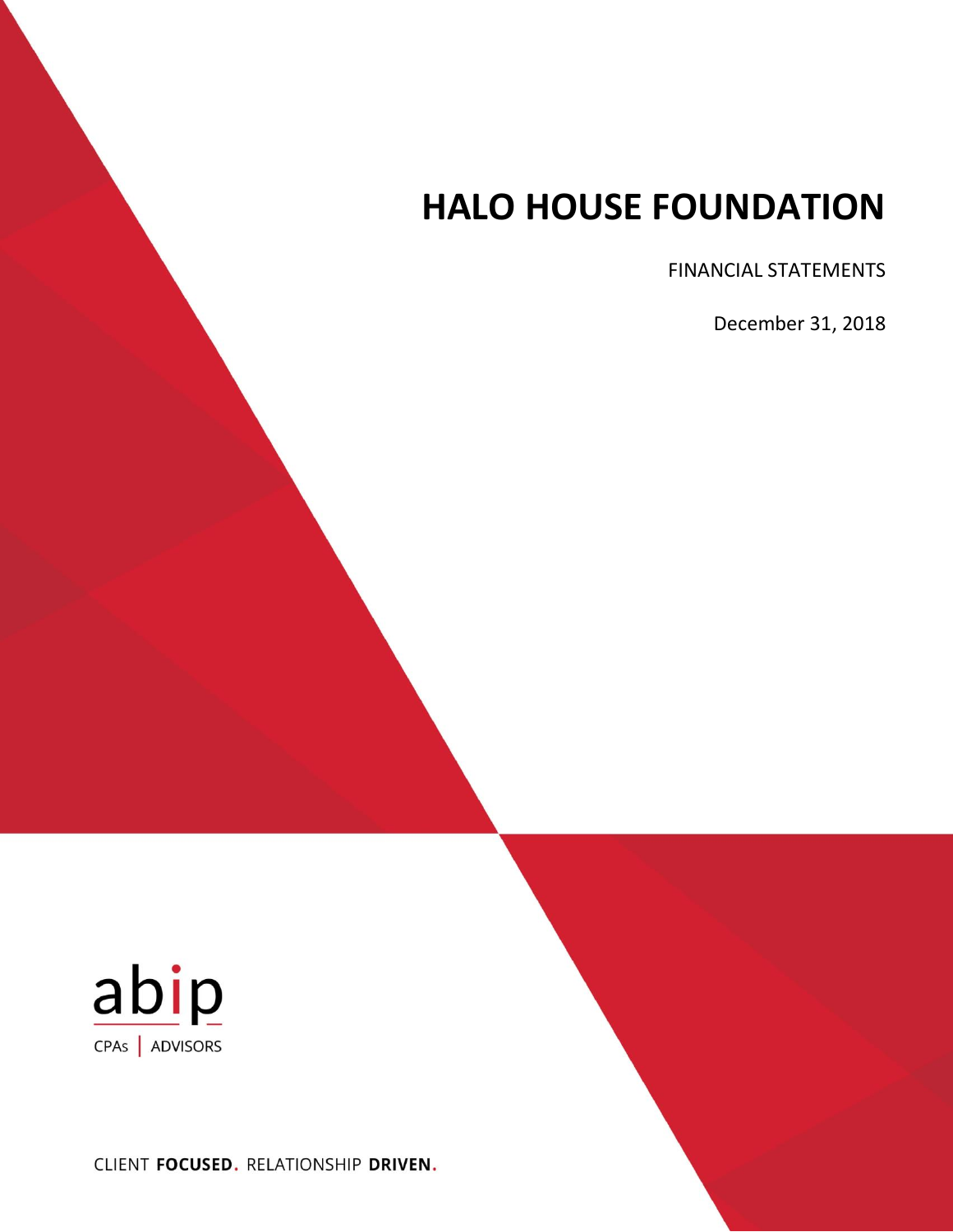# **TABLE OF CONTENTS**

# **December 31, 2018**

|                                         | Page             |
|-----------------------------------------|------------------|
| <b>INDEPENDENT AUDITORS' REPORT</b>     |                  |
| <b>FINANCIAL STATEMENTS:</b>            |                  |
| <b>Statement of Financial Position</b>  | 2                |
| <b>Statement of Activities</b>          | 3                |
| <b>Statement of Functional Expenses</b> | $\boldsymbol{4}$ |
| <b>Statement of Cash Flows</b>          | 5                |
| <b>Notes to Financial Statements</b>    | $6-10$           |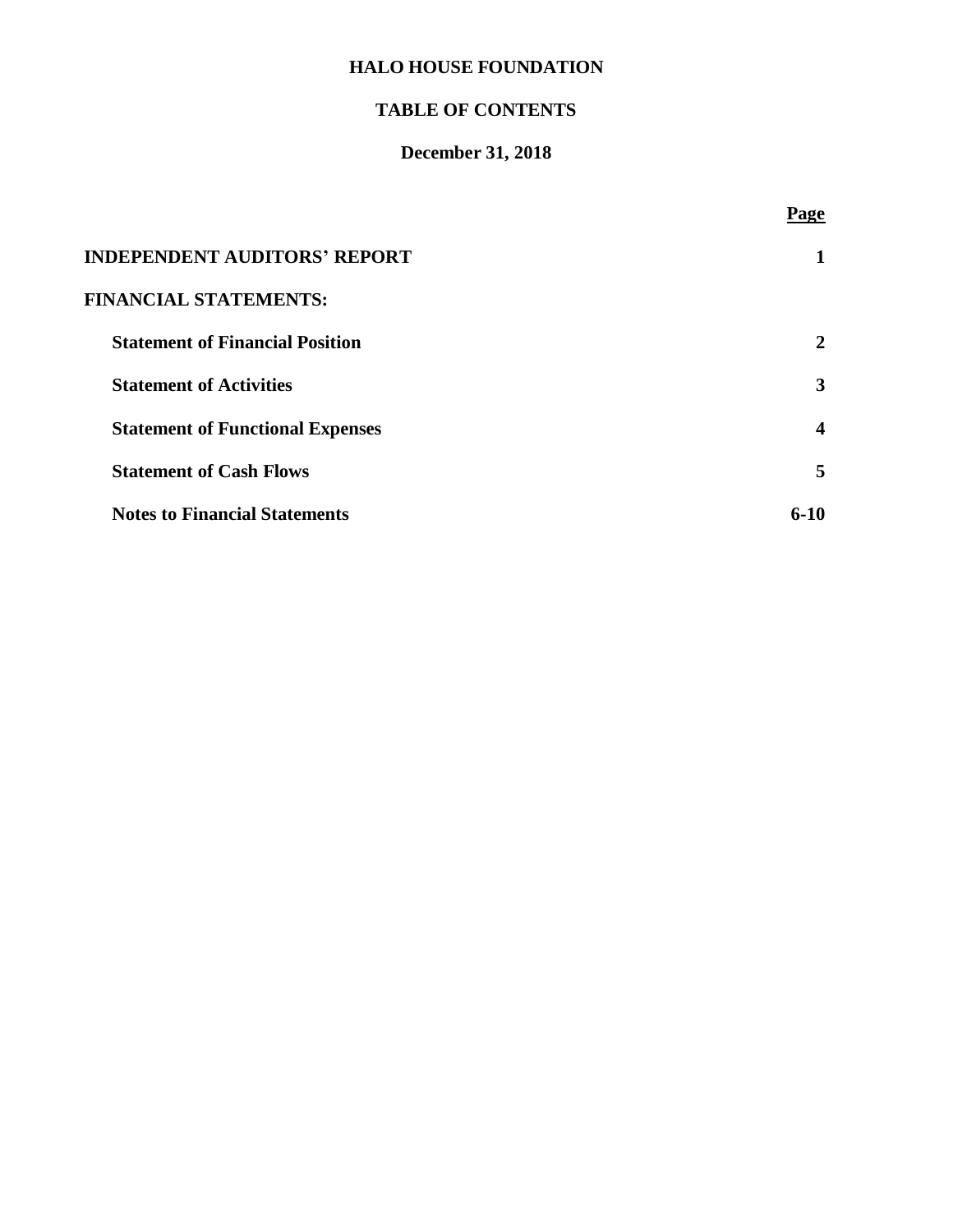



### **INDEPENDENT AUDITORS' REPORT**

### To: The Board of Directors **Halo House Foundation**

We have audited the accompanying financial statements of **Halo House Foundation** (the "Organization"), which are comprised of the statement of financial position as of December 31, 2018, and the related statements of activities, functional expenses, and cash flows for the year then ended, and the related notes to the financial statements.

### **Management's Responsibility for the Financial Statements**

Management is responsible for the preparation and fair presentation of these financial statements in accordance with accounting principles generally accepted in the United States of America; this includes the design, implementation, and maintenance of internal control relevant to the preparation and fair presentation of financial statements that are free from material misstatement, whether due to fraud or error.

### **Auditors' Responsibility**

Our responsibility is to express an opinion on these financial statements based on our audit. We conducted our audit in accordance with auditing standards generally accepted in the United States of America. Those standards require that we plan and perform the audit to obtain reasonable assurance about whether the financial statements are free from material misstatement.

An audit involves performing procedures to obtain audit evidence about the amounts and disclosures in the financial statements. The procedures selected depend on the auditor's judgment, including the assessment of the risks of material misstatement of the financial statements, whether due to fraud or error. In making those risk assessments, the auditor considers internal control relevant to the entity's preparation and fair presentation of the financial statements in order to design audit procedures that are appropriate in the circumstances, but not for the purpose of expressing an opinion on the effectiveness of the entity's internal control. Accordingly, we express no such opinion. An audit also includes evaluating the appropriateness of accounting policies used and the reasonableness of significant accounting estimates made by management, as well as evaluating the overall presentation of the financial statements.

We believe that the audit evidence we have obtained is sufficient and appropriate to provide a basis for our audit opinion.

#### **Opinion**

In our opinion, the financial statements referred to above present fairly, in all material respects, the financial position of **Halo House Foundation** as of December 31, 2018, and the changes in its net assets and its cash flows for the year then ended in accordance with accounting principles generally accepted in the United States of America.

BIP. PC

Houston, Texas

June 17, 2019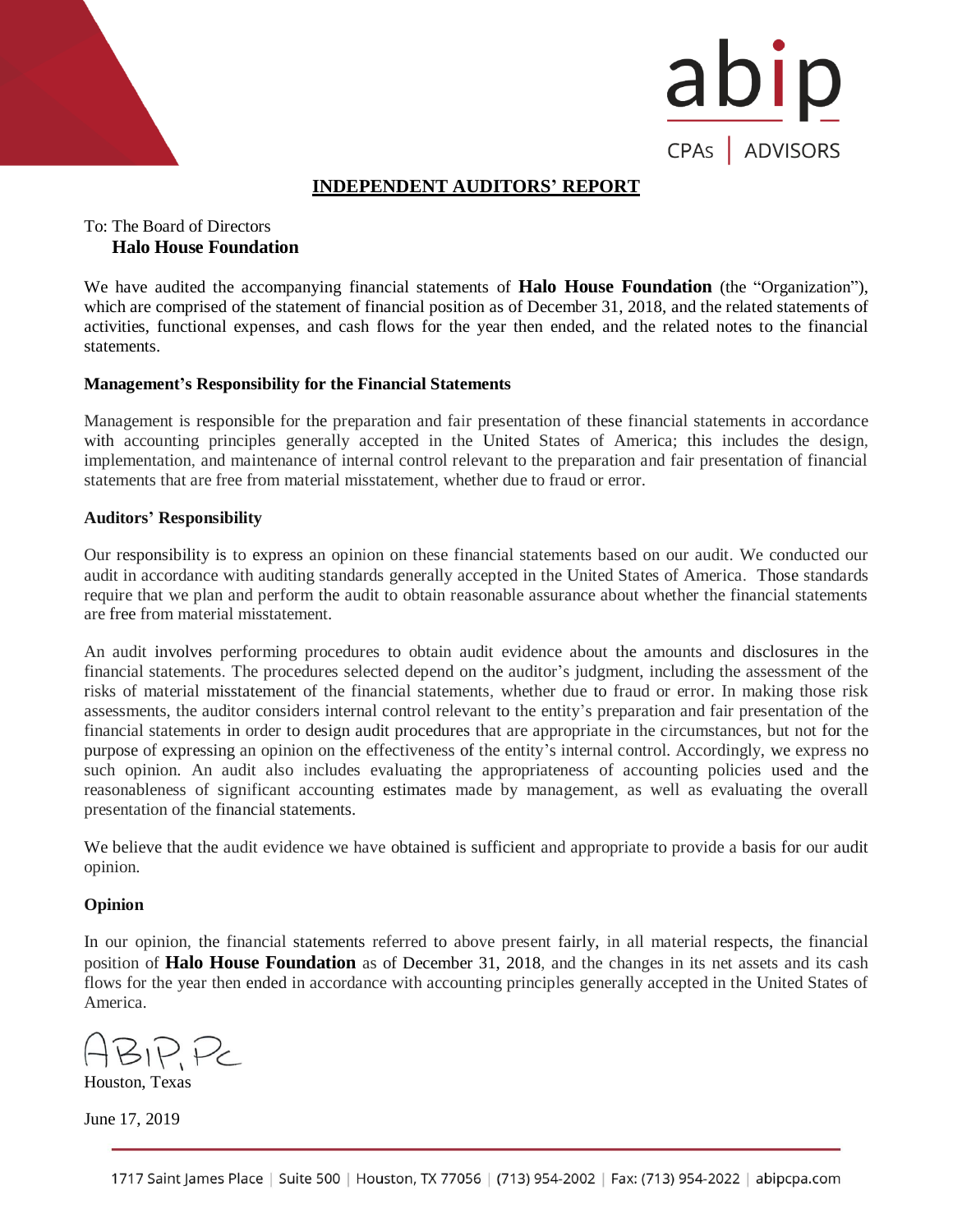# **STATEMENT OF FINANCIAL POSITION**

# **December 31, 2018**

### ASSETS

| Cash and cash equivalents                        | \$<br>4,047,653 |
|--------------------------------------------------|-----------------|
| Pledges receivable                               | 1,608,530       |
| Other current assets                             | 795             |
| Cash - donor restricted for capital expenditures | 3,121,826       |
| Property and equipment, net                      | 3,951,481       |
| <b>TOTAL ASSETS</b>                              | \$12,730,285    |
| <b>LIABILITIES AND NET ASSETS</b>                |                 |
| <b>LIABILITIES:</b>                              |                 |
| Accounts payable - trade                         | \$<br>23,799    |
| Accounts payable - construction related          | 450,183         |
| Other current liabilities                        | 700             |
| <b>Total liabilities</b>                         | 474,682         |
| <b>NET ASSETS:</b>                               |                 |
| Without donor restrictions:                      |                 |
| Board designated                                 | 1,050,000       |
| Undesignated                                     | 3,011,780       |
| Total net assets without donor restrictions      | 4,061,780       |
| With donor restrictions                          | 8,193,823       |
| Total net assets                                 | 12,255,603      |
| TOTAL LIABILITIES AND NET ASSETS                 | \$12,730,285    |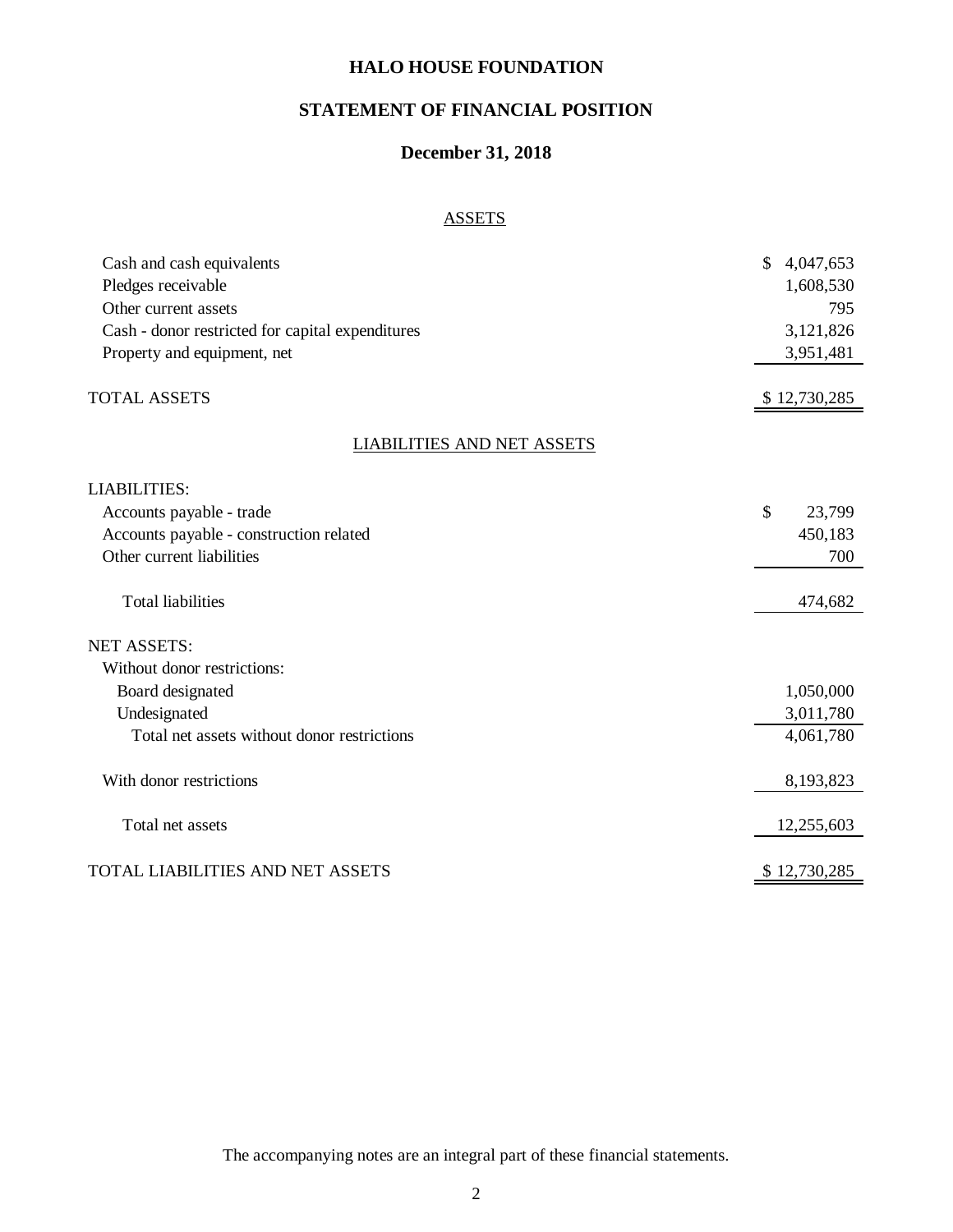# **STATEMENT OF ACTIVITIES**

# **For the year ended December 31, 2018**

|                                                      | Without         | With                     |               |
|------------------------------------------------------|-----------------|--------------------------|---------------|
|                                                      | Donor           | Donor                    |               |
|                                                      | Restrictions    | Restrictions             | Total         |
| <b>CHANGES IN NET ASSETS:</b>                        |                 |                          |               |
| Support and revenues:                                |                 |                          |               |
| Foundations                                          | \$<br>123,200   | $\mathcal{S}$<br>125,000 | 248,200<br>\$ |
| Contributions                                        | 1,098,761       | 2,442,648                | 3,541,409     |
| Program rental income                                | 78,271          |                          | 78,271        |
| Fundraising events (net of direct costs of \$80,537) | 437,443         |                          | 437,443       |
| In-kind contributions                                | 60,000          | 311,000                  | 371,000       |
| Interest income                                      | 18,684          |                          | 18,684        |
|                                                      |                 |                          |               |
| Total support and revenues                           | 1,816,359       | 2,878,648                | 4,695,007     |
| Expenses:                                            |                 |                          |               |
| Programs                                             | 284,667         |                          | 284,667       |
| Management and general                               | 57,705          |                          | 57,705        |
| Fundraising                                          | 46,700          |                          | 46,700        |
|                                                      |                 |                          |               |
| Total expenses                                       | 389,072         |                          | 389,072       |
| Support and revenues over expenses                   | 1,427,287       | 2,878,648                | 4,305,935     |
|                                                      |                 |                          |               |
| Net assets released from restrictions                |                 |                          |               |
| <b>CHANGES IN NET ASSETS</b>                         | 1,427,287       | 2,878,648                | 4,305,935     |
|                                                      |                 |                          |               |
| NET ASSETS, beginning of year                        | 2,634,493       | 5,315,175                | 7,949,668     |
| NET ASSETS, end of year                              | 4,061,780<br>\$ | 8,193,823<br>\$          | \$12,255,603  |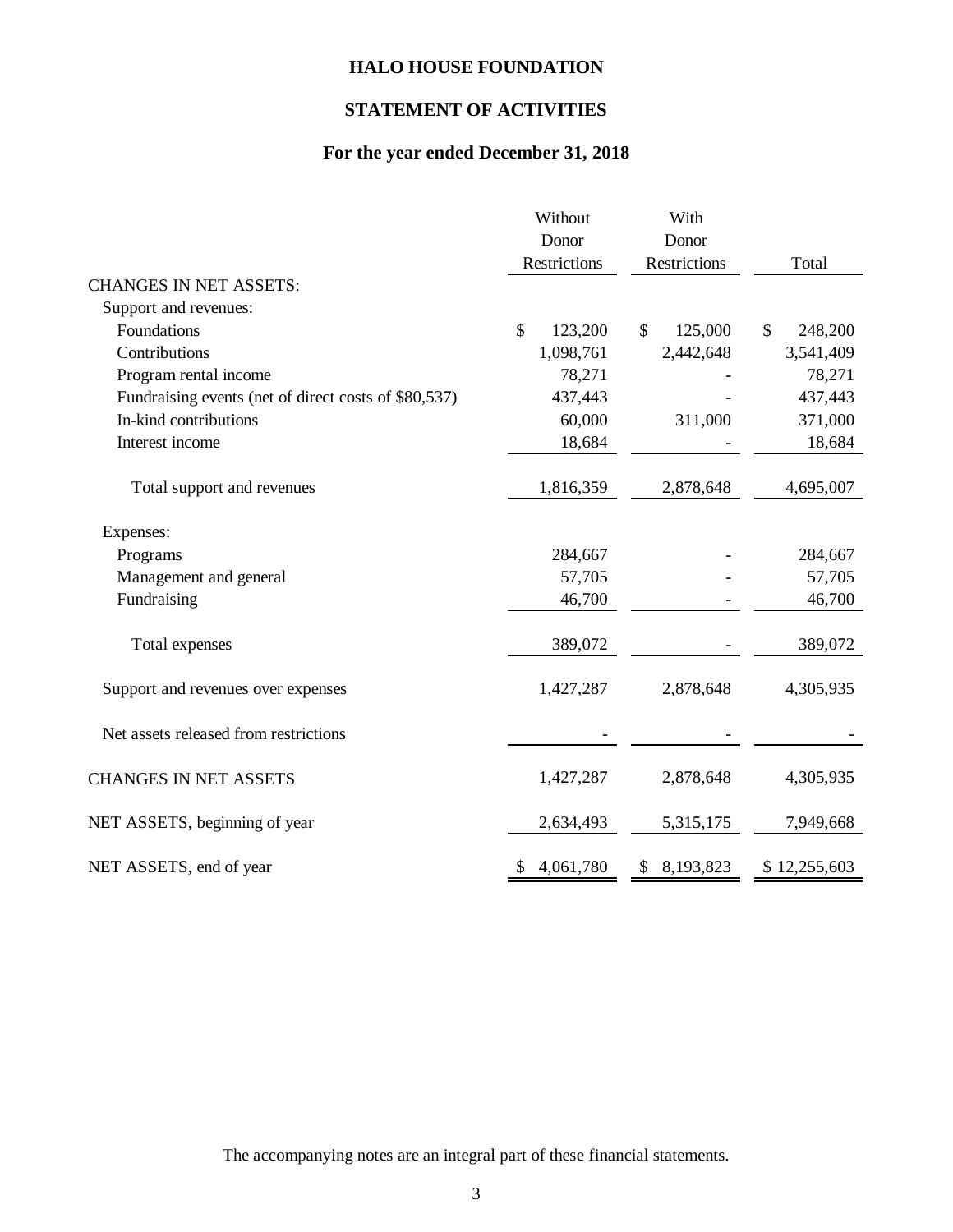# **STATEMENT OF FUNCTIONAL EXPENSES**

# **For the year ended December 31, 2018**

|                                     | <b>Supporting Services</b> |          |    |            |              |               |
|-------------------------------------|----------------------------|----------|----|------------|--------------|---------------|
|                                     |                            |          |    | Management |              |               |
|                                     |                            |          |    | and        |              |               |
|                                     |                            | Programs |    | General    | Fundraising  | Total         |
| <b>Salaries</b>                     | \$                         | 80,301   | \$ | 10,707     | \$<br>16,060 | \$<br>107,068 |
| In-kind salaries (note 1)           |                            | 20,000   |    | 20,000     | 20,000       | 60,000        |
| Other personnel costs               |                            | 6,992    |    | 777        |              | 7,769         |
| Total salaries and related benefits |                            | 107,293  |    | 31,484     | 36,060       | 174,837       |
| Apartment rent                      |                            | 120,754  |    |            |              | 120,754       |
| <b>Utilities</b>                    |                            | 36,324   |    |            |              | 36,324        |
| Contract services                   |                            |          |    | 2,304      | 256          | 2,560         |
| Credit card processing fees         |                            | 1,991    |    | 443        | 1,992        | 4,426         |
| Accounting fees                     |                            |          |    | 13,500     |              | 13,500        |
| Office expense                      |                            | 8,038    |    | 4,019      | 4,019        | 16,076        |
| Office rent                         |                            | 8,747    |    | 4,373      | 4,373        | 17,493        |
| Insurance                           |                            | 1,520    |    | 1,582      |              | 3,102         |
| Total expenses                      | \$                         | 284,667  | \$ | 57,705     | \$<br>46,700 | \$<br>389,072 |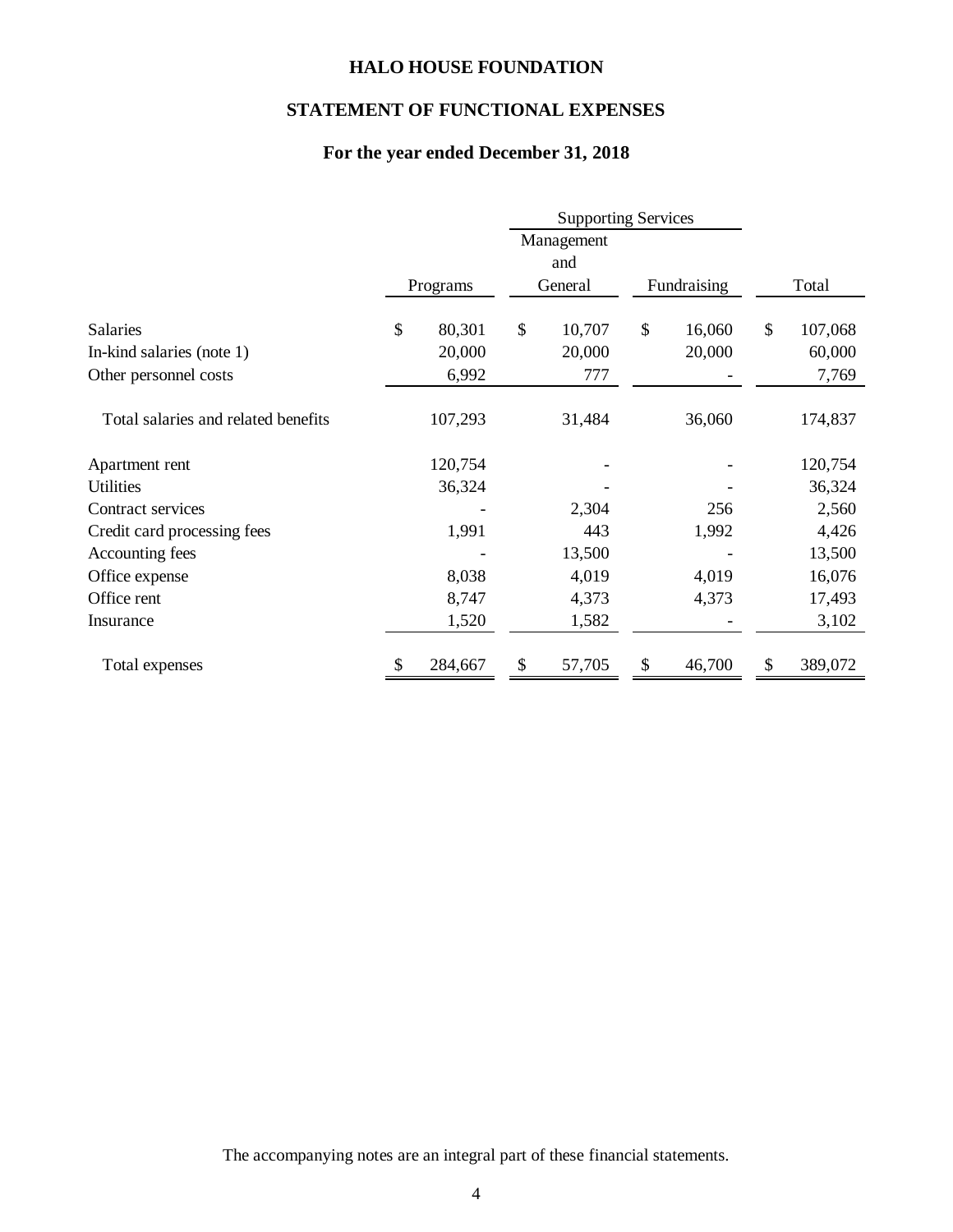# **STATEMENT OF CASH FLOWS**

# **For the year ended December 31, 2018**

| <b>CASH FLOWS FROM OPERATING ACTIVITIES:</b>               |                 |
|------------------------------------------------------------|-----------------|
| Changes in net assets                                      | 4,305,935       |
| Adjustments to reconcile changes in net assets to net cash |                 |
| provided by operating activities:                          |                 |
| Donated services for capital expenditures                  | (311,000)       |
| Contributions restricted for long-term purposes            | (2,567,648)     |
| Changes in operating assets and liabilities:               |                 |
| Pledges receivable for operations                          | 22,567          |
| Accounts payable - trade                                   | 18,086          |
| Other current liabilities                                  | (1,075)         |
| Total adjustments                                          | (2,839,070)     |
| Net cash provided by operating activities                  | 1,466,865       |
| CASH FLOWS FROM INVESTING ACTIVITIES:                      |                 |
| Capital expenditures                                       | (2,944,703)     |
| Decrease in cash restricted for capital expenditures       | 483,155         |
| Net cash used by investing activities                      | (2,461,548)     |
| <b>CASH FLOWS FROM FINANCING ACTIVITIES:</b>               |                 |
| Contributions restricted for long-term purposes            | 2,461,548       |
| Net cash provided by financing activities                  | 2,461,548       |
| NET INCREASE IN CASH AND CASH EQUIVALENTS                  | 1,466,865       |
| CASH AND CASH EQUIVALENTS, beginning of year               | 2,580,788       |
| CASH AND CASH EQUIVALENTS, end of year                     | \$<br>4,047,653 |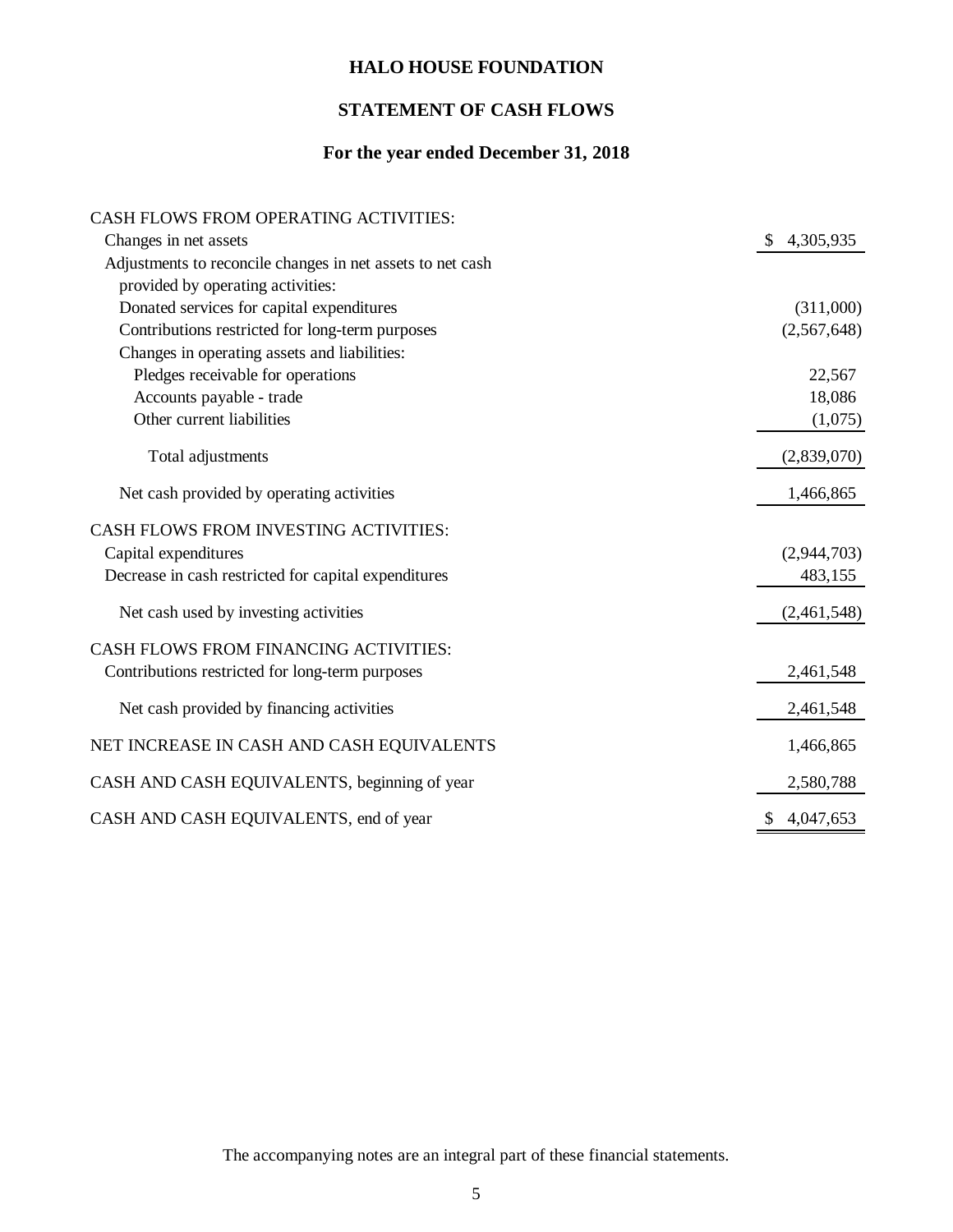# **NOTES TO FINANCIAL STATEMENTS**

# **December 31, 2018**

### (1) Summary of significant accounting policies

#### Nature of activities

Halo House Foundation (the "Organization") was incorporated under the laws of the state of Texas on December 10, 2009 and is a 501(c)(3) non-profit organization. The mission of the Organization is to provide temporary furnished housing to blood cancer patients while they are in active treatment at the Texas Medical Center in Houston, Texas.

The Organization is supported through contributions received from individuals, corporations and foundations, as well as fundraisers.

#### Basis of accounting

The Organization prepares its financial statements using the accrual basis of accounting in accordance with accounting principles generally accepted in the United States of America, and, accordingly, support and revenues are recognized when earned, and expenses are recognized when incurred.

#### Recently issued accounting standards

Accounting Standards Update ("ASU") 2014-09 (as revised), *Revenue from Contracts with Customers*, amends and supersedes the current revenue recognition requirements and creates a new accounting standard. ASU 2014-09 removes inconsistencies and weaknesses in current revenue requirements, provides a more robust framework for addressing revenue issues, improves comparability of revenue recognition practices across entities, industries, jurisdictions, and capital markets, provides more useful information to the users of financial statements through improved disclosure requirements and reduces the number of requirements to which an entity must refer. The provisions of ASU 2014-09 are effective for the Organization in 2019 and may be applied retrospectively to each prior reporting period presented or as a cumulative effect recognized at the date of initial application. The Organization is in the process of evaluating the impact of adopting ASU 2014-09 on the Organization's financial statements.

In August, 2016, Financial Accounting Standards Board ("FASB") issued ASU 2016-14, *Not-for-Profit Entities*. The amendments in this update change presentation and disclosure requirements for not-for-profit entities to provide more relevant information about their resources, and the changes in those resources, to the users of the financial statement. Effective January 1, 2018, the Organization adopted the provisions of ASU 2016-14. There was no significant change to the financial statements as a result of this change.

In August, 2016, FASB issued ASU 2016-15, *Classification of Certain Cash Receipts and Cash Payments*. This update amends Accounting Standards Codification ("ASC") Topic No. 230 "Statement of Cash Flows" and provides guidance and clarification on presentation of certain cash flow issues. ASU No. 2016-15 is effective for fiscal years beginning after December 15, 2017, and for interim periods within those fiscal years. Effective January 1, 2018, the Organization adopted ASU No. 2016-15. There was no significant change to the financial statements as a result of this change.

#### Net asset classification

Contributions and the related net assets are classified based on the existence or absence of donor-imposed restrictions as follows:

- *Net assets without donor restrictions* include those net assets whose use is not restricted by donorimposed stipulations, even though their use may be limited in other respects, such as by contract or board designation.
- *Net assets with donor restrictions* include contributions restricted by the donor for specific purposes or future time periods.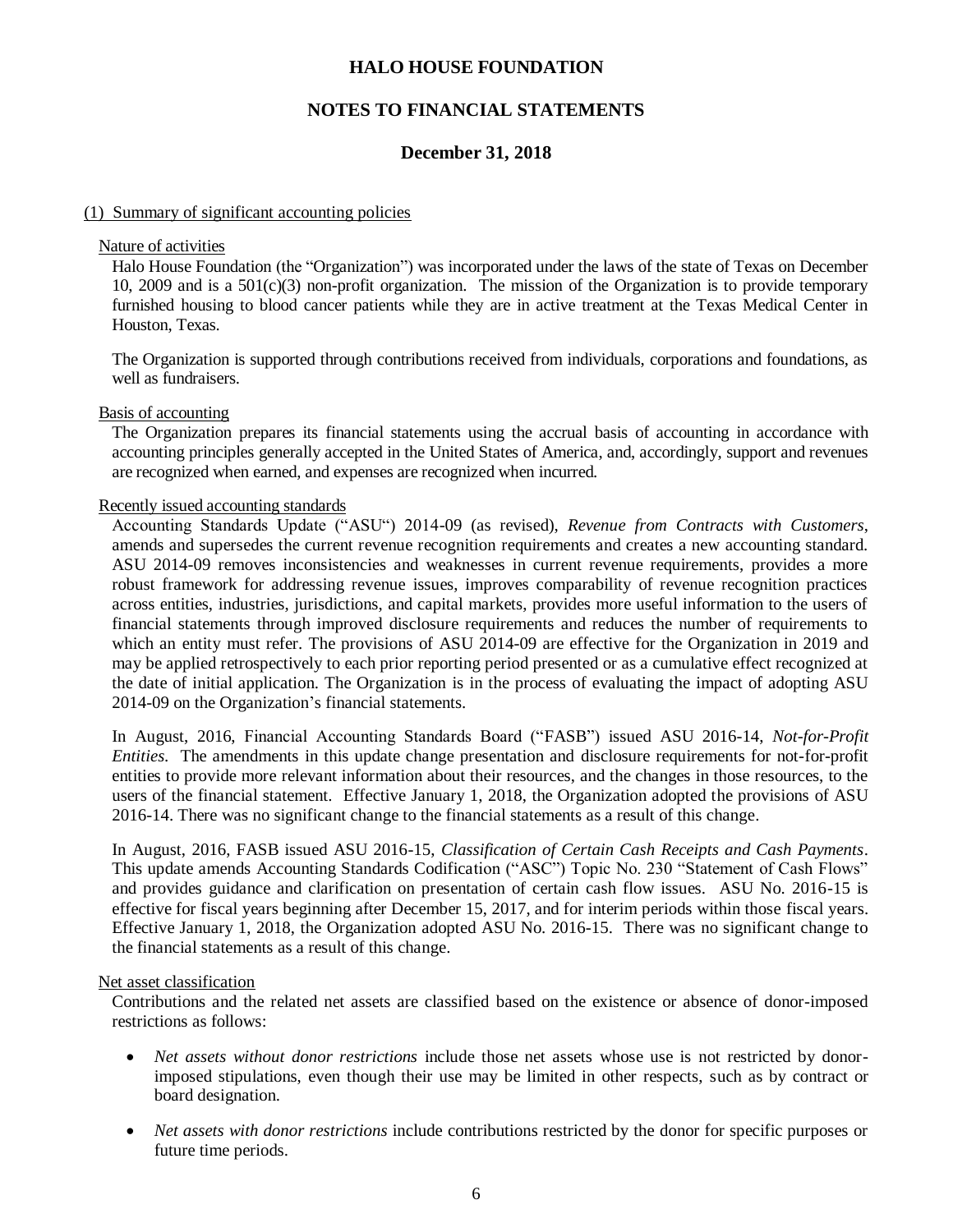### **NOTES TO FINANCIAL STATEMENTS**

#### **December 31, 2018**

#### (1) Summary of significant accounting policies (continued)

#### Revenue recognition

Program income and other income are recognized when earned. Revenues from special events are recognized when the events are held. Interest income is recognized when earned based on passage of time.

#### Contributions

Contributions are recognized when the donor makes a promise to give to the Organization that is, in substance, unconditional. Contributions that are restricted by the donor are reported as increases in net assets without donor restrictions if the restrictions are met in the fiscal year in which the contributions are recognized. All other donorrestricted contributions are reported as increases in net assets with donor restrictions. When a restriction expires, net assets with donor restrictions are reclassified to net assets without donor restrictions and reported in the statement of activities as net assets released from restrictions.

#### Contributed services

The Organization recognizes contributed services at their fair value if the services provide value to the Organization and require specialized skills, are provided by individuals possessing those skills, and would have been purchased if not provided by contributors. In-kind contributions for the year ended December 31, 2018 included \$60,000 for the estimated salary of the executive director, who does not receive paid compensation for her services.

#### Pledges receivable

Pledges receivable are considered by the Organization to be fully collectible and accordingly no allowance for doubtful accounts is considered necessary. If amounts become uncollectible, program expenses will be charged when the determination is made.

#### Cash and cash equivalents

For purposes of the statement of cash flows, the Organization considers all highly liquid debt instruments and other similar short-term investments purchased with an original maturity of three months or less to be cash equivalents.

#### Concentration of credit risk

The Organization primarily invests its excess cash in deposits with various banks, and at times, these deposits may exceed federally insured limits. The Organization manages this risk by selecting depository institutions based, in part, upon its review of the financial stability of the institutions and has not experienced any losses on such accounts.

#### Functional allocation of expense

Directly identifiable expenses are charged to programs and supporting services. Expenses related to more than one function are charged to programs and supporting services on the basis of periodic time and expense studies. Management and general expenses include those expenses that are not directly identifiable with any other specific function but provide for the overall support and direction of the Organization.

#### Fair value of financial instruments

The carrying amounts of financial instruments including cash, pledges receivable and accounts payable, and other current liabilities approximated fair value as of December 31, 2018.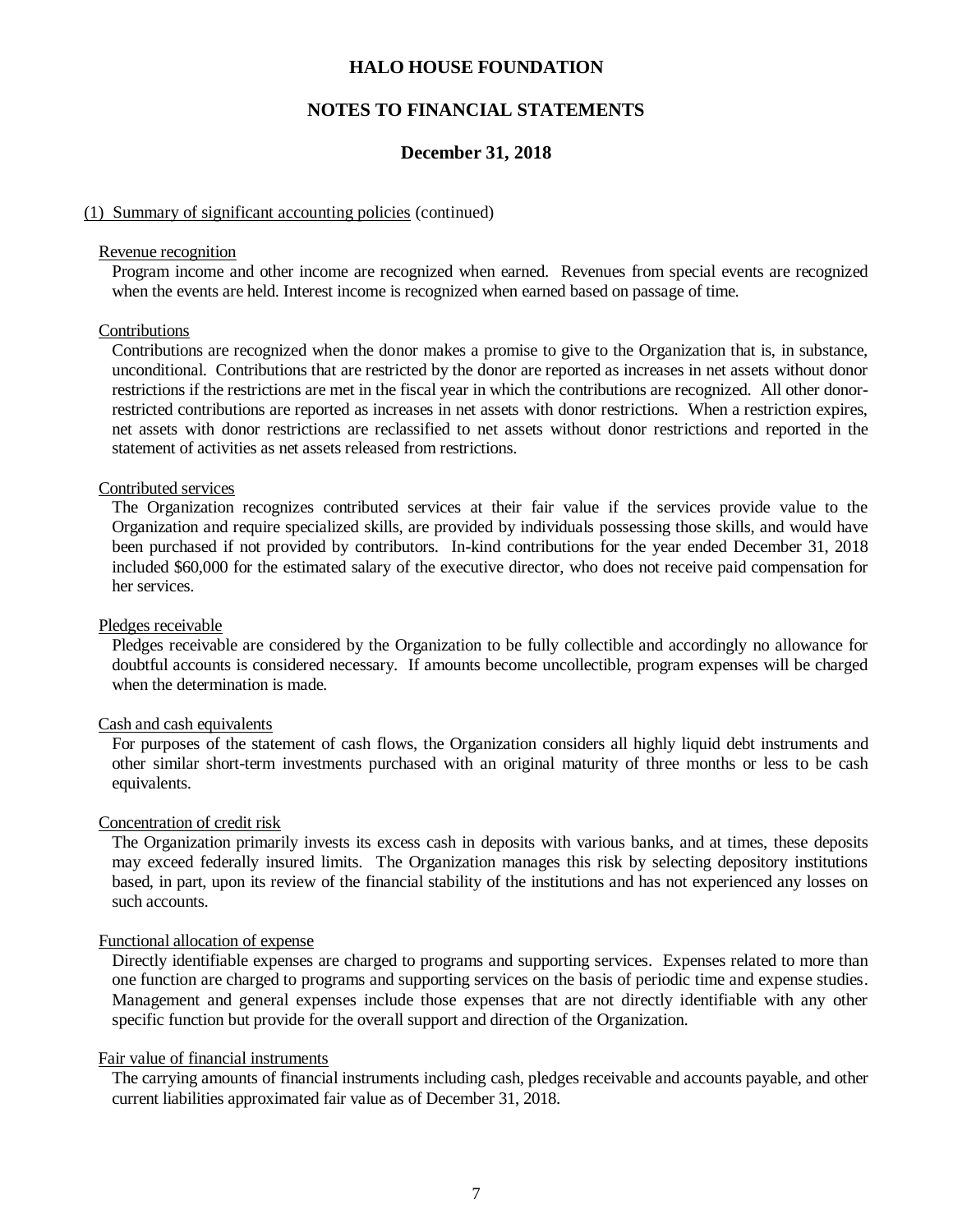### **NOTES TO FINANCIAL STATEMENTS**

#### **December 31, 2018**

#### (1) Summary of significant accounting policies (continued)

#### Property and equipment

Property and equipment are recorded at cost or, in the case of donated assets, fair market value at the date of the gift. The Organization capitalizes all individual expenditures for property and equipment in excess of \$1,000. Donated assets are reported as unrestricted support unless the donor has restricted the donated asset to a specific purpose. Assets donated with explicit restrictions regarding their use and contributions of cash that must be used to acquire property and equipment are reported as restricted support. Absent donor stipulations regarding how long those donated assets must be maintained, the Organization reports expirations of donor restrictions when the donated or acquired assets are placed in service as instructed by the donor and reclassifies net assets with donor restrictions to net assets without donor restrictions at that time. Depreciation of property and equipment is provided on a straight-line basis over the estimated useful lives of the assets.

Maintenance and repairs are charged to expense as incurred. Costs of betterments and renewals are capitalized. Gains or losses upon disposal of assets are recognized in the period during which the transaction occurs.

#### Long-lived assets

The Organization's long-lived assets and other assets to be held and used are reviewed for impairment in accordance with the guidance of FASB ASC 360-10, *Property, Plant, and Equipment*, whenever events or changes in circumstances indicate that the carrying amount of the asset may not be recoverable. Recoverability of an asset to be held and used is measured by a comparison of the carrying amount of an asset to future undiscounted cash flows expected to be generated by the asset. If such asset is considered to be impaired, the impairment to be recognized is measured by the amount by which the carrying amount of the asset exceeds its fair value. The Organization has determined that there are no impairment losses for the year ended December 31, 2018.

#### Income taxes

The Organization is exempt from federal income tax under Section  $501(c)(3)$  of the Internal Revenue Code and is not a private foundation. Gifts to the Organization are tax deductible. The accounting standard on accounting for uncertainty in income taxes addresses the determination of whether tax benefits claimed or expected to be claimed on a tax return should be recorded in the financial statements. Under that guidance, the Organization may recognize the tax benefit from an uncertain tax position only if it is more likely than not that the tax position will be sustained on examination by taxing authorities based on the technical merits of the position. Examples of tax positions include the tax-exempt status of the Organization and various positions related to the potential sources of unrelated business taxable income (UBIT). The tax benefits recognized in the financial statements from such a position are measured based on the largest benefit that has a greater than 50% likelihood of being realized upon ultimate settlement. There were no unrecognized tax benefits identified or recorded as liabilities for 2018. With few exceptions, the Organization is no longer subject to income tax examinations by the U.S. federal, state or local tax authorities for years before 2015.

#### **Estimates**

The preparation of financial statements in conformity with accounting principles generally accepted in the United States of America requires management to make estimates and assumptions that affect the reported amounts of assets and liabilities and disclosure of contingent assets and liabilities at the date of the financial statements and the reported amounts of support, revenues and expenses during the reporting period. Actual results could differ from those estimates.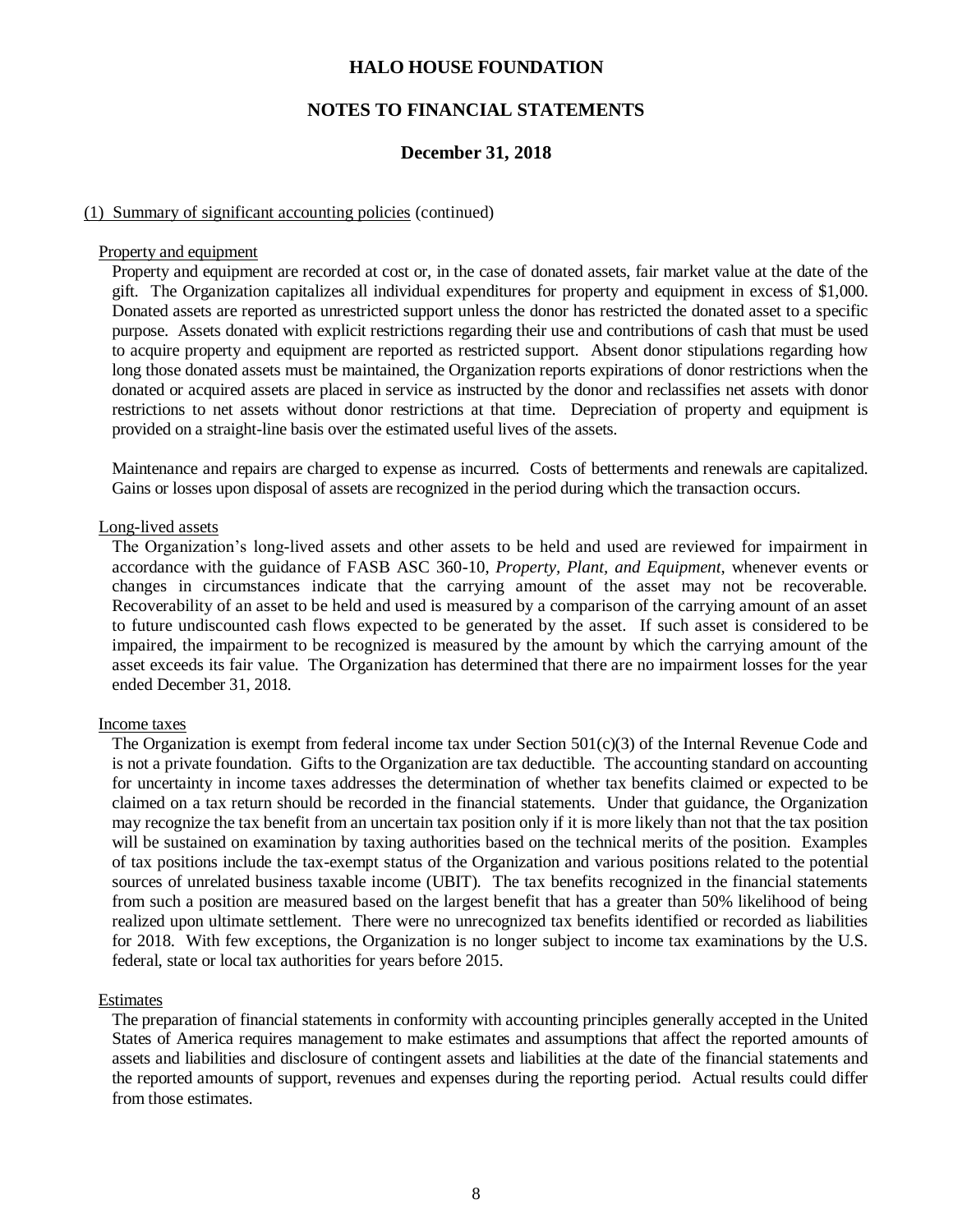# **NOTES TO FINANCIAL STATEMENTS**

### **December 31, 2018**

#### (1) Summary of significant accounting policies (continued)

#### Subsequent events

The Organization has evaluated all events and transactions that occurred after December 31, 2018 and through June 17, 2019, the date that the financial statements were available to be issued. No events have occurred that would have a material effect on the financial statements.

#### (2) Pledges receivable

Pledges receivable at December 31, 2018 are expected to be collected as follows:

| Amounts due in:         |             |
|-------------------------|-------------|
| One year                | \$1,572,915 |
| Two years to five years | 35,615      |
|                         | \$1,608,530 |

### (3) Property and equipment

Property and equipment, less accumulated depreciation, at December 31, 2018 included the following:

|                                | Estimated    |    |           |
|--------------------------------|--------------|----|-----------|
|                                | useful lives |    |           |
| Construction in progress       |              | S. | 3,951,481 |
| Furniture and equipment        | 5 years      |    | 4,900     |
|                                |              |    | 3,956,381 |
| Less: accumulated depreciation |              |    | (4,900)   |
|                                |              | S. | 3,951,481 |
|                                |              |    |           |

### (4) Net assets with donor restrictions

At December 31, 2018, net assets with donor restrictions of \$8,193,823 are restricted for capital expenditures and consisted of the following:

| Pledges receivable                      | \$1,596,400 |
|-----------------------------------------|-------------|
| Restricted cash                         | 3,121,826   |
| Construction in progress                | 3,925,780   |
| Accounts payable - construction related | (450, 183)  |
|                                         | \$8,193,823 |